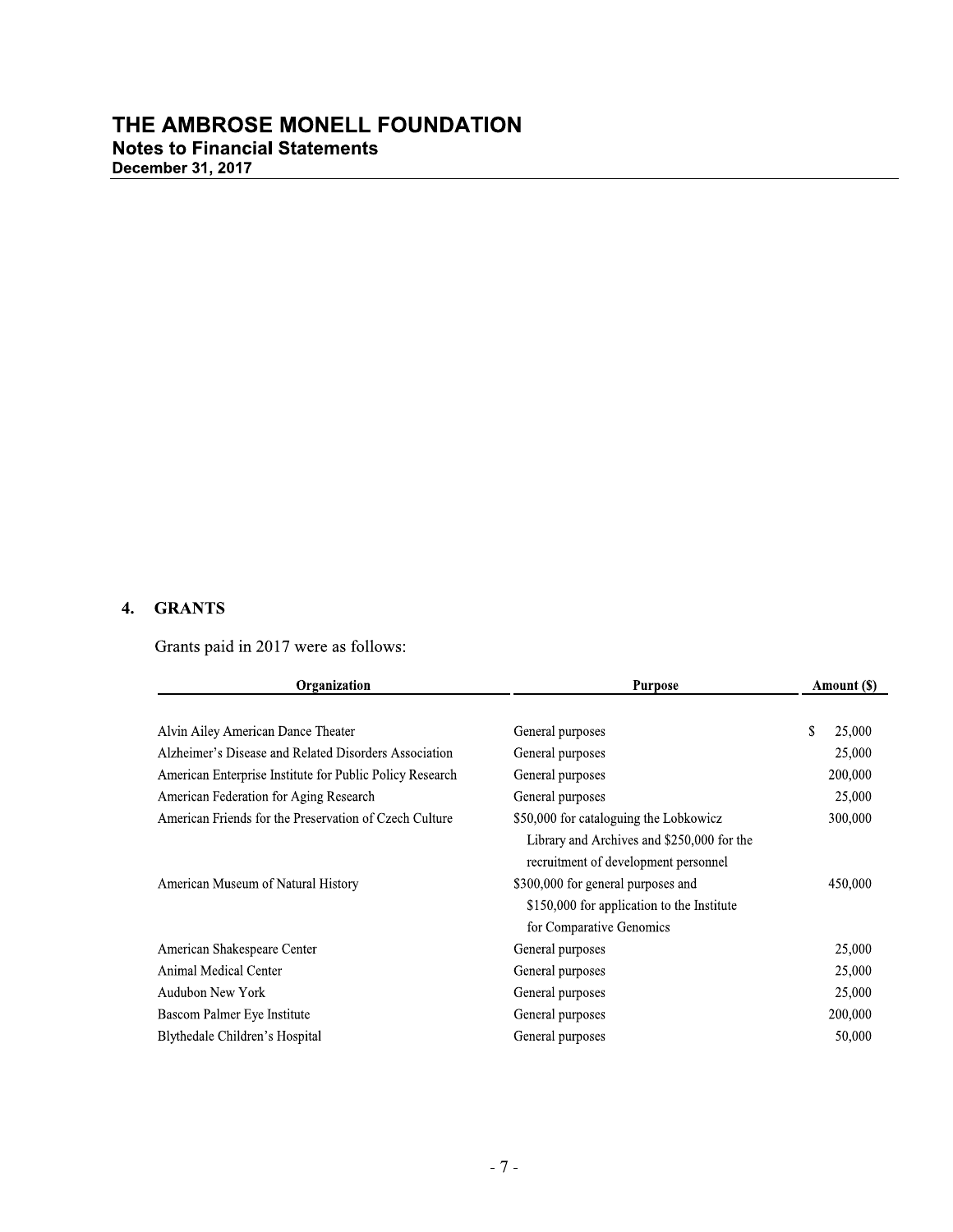Organization **Purpose** Amount (\$) General purposes \$ 25,000 **Bone Marrow Foundation** Boy Scouts of America/Greater New York Councils 25,000 General purposes Brady Urological Institute, Johns Hopkins Medical Patrick C. Walsh Prostate Cancer Research Fund 50,000 Institutes **Breast Cancer Research Foundation** General purposes 25,000 Bronx Charter School for Children General purposes 50,000 **Brookings Institution** General purposes 50,000 Brooklyn Academy of Music General purposes 75,000 Brooklyn Botanic Garden General purposes 75,000 75,000 **Brooklyn Museum** General purposes Brooklyn Public Library Foundation General purposes 25,000 **Bugles Across America** General purposes 25,000 California Pacific Medical Center Foundation General purposes 25,000 Calvary Hospital General purposes 50,000 **Cancer Commons General Purposes** 25,000 250,000 Cancer Research Institute Cancer vaccine research Carnegie Institution of Washington General purposes 250,000 Catholic Charities USA Disaster relief 50,000 75,000 **Catholic Relief Services General Purposes** 50,000 Central Park Conservancy General purposes Chess in the Schools General purposes 25,000 25,000 Children's Aid Society General purposes General purposes 25,000 Children's Health Fund Children's Home Society of Florida, South Coastal Division 25,000 General purposes Children's Hospital Boston Folkman Angiogenesis Research Institute 250,000 Children's Rights General purposes 25,000 City Center General purposes 25,000 25,000 City Harvest General purposes Cleveland Clinic \$150,000 for Clinical Cancer Genomic 350,000 Fellowship and \$200,000 for Dr. Eng's research on PTEN molecular switch College Fund/UNCF General purposes 50,000 Columbia University, College of Physicians & Surgeons Summer Research Program for Secondary 25,000 **School Teachers** 

Columbia University International AIDS Program

Dr. Stephen Nicholas's pediatric work in the

Dominican Republic

50,000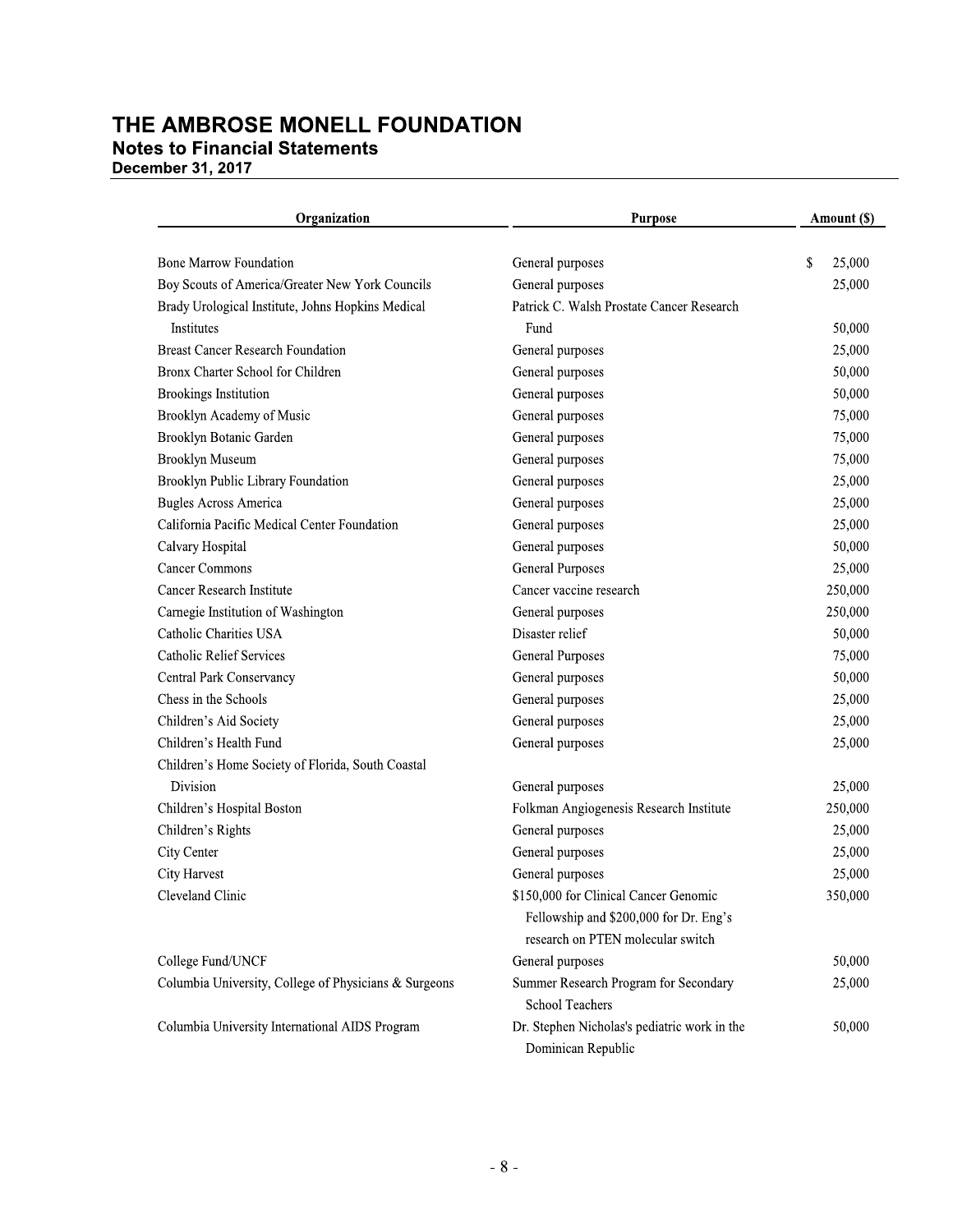| Organization                                         | <b>Purpose</b>                                | Amount (\$)  |
|------------------------------------------------------|-----------------------------------------------|--------------|
| Community College of Philadelphia                    | Student-Faculty International Fellows Program | \$<br>37,500 |
| Community Library Association of Ketchum and Sun     | \$25,000 for general purposes and \$125,000   |              |
| Valley                                               | for Hemingway Legacy Initiative               | 150,000      |
| Comprehensive Development                            | Student Life Center                           | 50,000       |
| Christo Rey Philadelphia                             | General purposes                              | 25,000       |
| Dana Farber Cancer Center                            | Precision Immuno-Oncology Program             | 750,000      |
| DC Miller Trust                                      | General purposes                              | 25,000       |
| DreamYard Project                                    | General purposes                              | 25,000       |
| Doctors Without Borders                              | International medical relief programs         | 50,000       |
| Edible School Yard                                   | General purposes                              | 25,000       |
| <b>Educational Broadcasting Company</b>              | General purposes                              | 300,000      |
| Emory University, Vaccine Center of the School       |                                               |              |
| of Medicine                                          | Dr. Rafi Ahmed's HIV vaccine program          | 100,000      |
| Federalist Society for Law and Public Policy Studies | General purposes                              | 25,000       |
| Fine Arts Museum of San Francisco                    | General purposes                              | 25,000       |
| <b>Foundation Center</b>                             | General purposes                              | 2,500        |
| <b>Foundation Fighting Blindness</b>                 | General purposes                              | 25,000       |
| Foundation for Ichthyosis & Related Skin Types       | Research at Yale University by doctors        | 50,000       |
|                                                      | Milstone, Choate, Craiglow and Bunick         |              |
| Foundation for Teaching Economics                    | General purposes                              | 25,000       |
| Fountain House                                       | General purposes                              | 50,000       |
| Fresh Air Fund                                       | General purposes                              | 25,000       |
| Girl Scouts of the U.S.A.                            | General purposes                              | 25,000       |
| Green Vale School                                    | General purposes                              | 25,000       |
| Harlem Grown                                         | General purposes                              | 25,000       |
| Harvard School of Public Health                      | General purposes                              | 250,000      |
| Hearing Health Foundation                            | General purposes                              | 25,000       |
| Hoover Institution                                   | General purposes                              | 50,000       |
| Horticultural Society of New York                    | GreenHouse on Rikers Island program           | 25,000       |
| Hospital for Special Surgery                         | Precision Medical Laboratory                  | 250,000      |
| Howard University                                    | Scholarships at the College of Medicine       | 25,000       |
| Institute for Advanced Study                         | \$300,000 for Schools of Natural Sciences and | 350,000      |
|                                                      | Mathematics and \$50,000 for general          |              |
|                                                      | purposes                                      |              |
| International Network for the Conservation of        |                                               |              |
| Contemporary Art                                     | General purposes                              | 10,000       |
| International Tennis Hall of Fame                    | General purposes                              | 25,000       |
| International Center for Journalism                  | General purposes                              | 25,000       |
| Intrepid Museum                                      | <b>Education Initiatives</b>                  | 25,000       |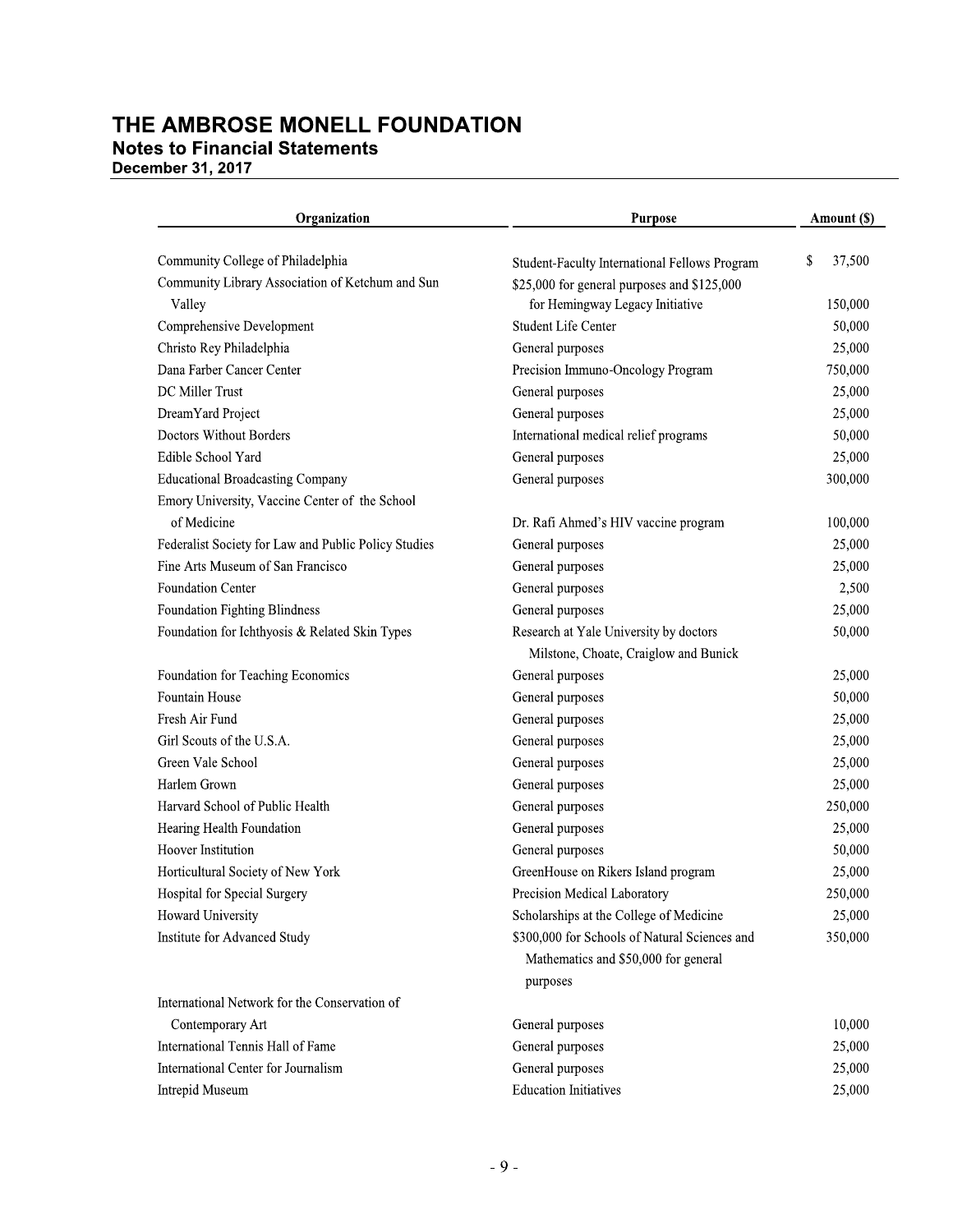| Organization                                      | <b>Purpose</b>                                                                                                                      | Amount (\$)  |
|---------------------------------------------------|-------------------------------------------------------------------------------------------------------------------------------------|--------------|
| Jewish Guild for the Blind                        | General purposes                                                                                                                    | \$<br>25,000 |
| Juilliard School                                  | General purposes                                                                                                                    | 25,000       |
| Kennedy Krieger Institute                         | General purposes                                                                                                                    | 100,000      |
| Kingsborough Community College                    | Nursing program                                                                                                                     | 50,000       |
| Legal Aid Society                                 | General purposes                                                                                                                    | 50,000       |
| Lenox Hill Hospital                               | Cardiac Catherization Laboratory                                                                                                    | 50,000       |
| Lenox Hill Neighborhood House                     | \$12,500 for the RealArts Education Program<br>and \$12,500 for comprehensive case<br>management for older adults                   | 25,000       |
| Lexington School for the Deaf                     | General purposes                                                                                                                    | 25,000       |
| Library of America                                | Core Collection Initiative for NYC Libraries                                                                                        | 25,000       |
| Lincoln Center for the Performing Arts            | General purposes                                                                                                                    | 50,000       |
| Lincoln Center Jazz                               | Jazz at Lincoln Center Orchestra, programming<br>and educational activities                                                         | 100,000      |
| Lincoln Center Theater                            | General purposes                                                                                                                    | 50,000       |
| Long Island University, Post College              | General purposes                                                                                                                    | 20,000       |
| Maimonides Medical Center                         | General purposes                                                                                                                    | 50,000       |
| Manhattan Institute                               | General purposes                                                                                                                    | 100,000      |
| Massachusetts General Hospital, MGH Cancer Center | Programs for the detection and treatment of<br>cancer                                                                               | 250,000      |
| Mayo Foundation                                   | Discovery and Innovation Fund                                                                                                       | 250,000      |
| Memorial Sloan-Kettering Cancer Center            | General purposes                                                                                                                    | 250,000      |
| Metropolitan Museum of Art                        | General purposes                                                                                                                    | 50,000       |
| Metropolitan Opera Association                    | General purposes                                                                                                                    | 100,000      |
| Monell Chemical Senses Center                     | \$1,250,000 for general purposes, \$500,000<br>for start up support of junior research<br>members and \$50,000 for Morley Kare Fund | 1,800,000    |
| Montefiore Medical Center                         | General purposes                                                                                                                    | 50,000       |
| Mount Sinai Hospital                              | Division of Pediatric Hematology and<br>Oncology                                                                                    | 50,000       |
| Multiple Myeloma Research Foundation              | \$50,000 for general purposes and \$50,000 for<br>Personalized Medicine Campaign                                                    | 100,000      |
| Museum of Art and Design                          | General purposes                                                                                                                    | 25,000       |
| Museum of Modern Art                              | General purposes                                                                                                                    | 25,000       |
| Museum of the City of New York                    | General purposes                                                                                                                    | 25,000       |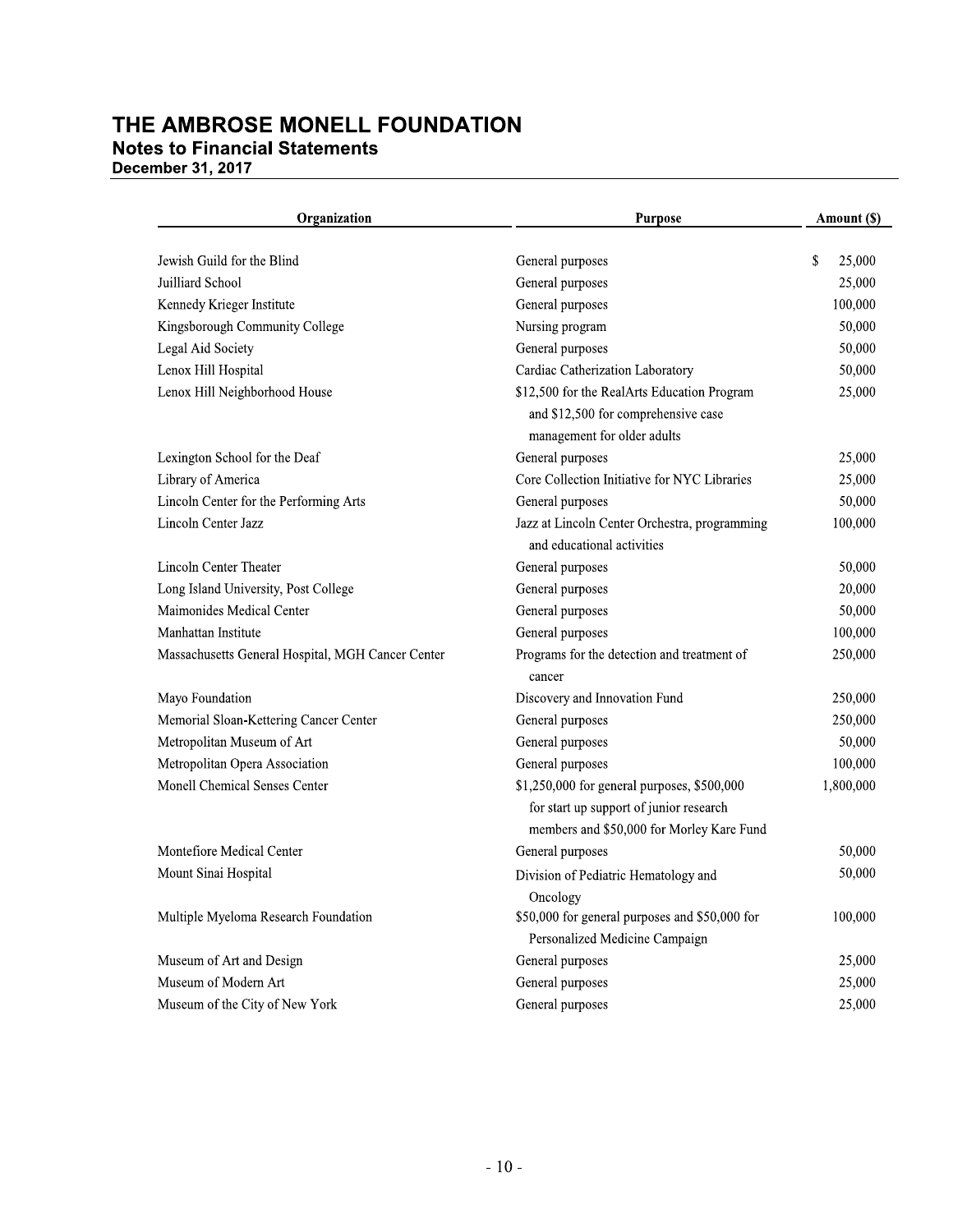**December 31, 2017** 

| Organization                                          | <b>Purpose</b>                                                                                       | Amount (\$)  |
|-------------------------------------------------------|------------------------------------------------------------------------------------------------------|--------------|
| The Paley Center for Media (formerly Museum of        |                                                                                                      |              |
| Television and Radio)                                 | General purposes                                                                                     | \$<br>25,000 |
| National Foundation for Facial Reconstruction         | Procedures for children from low or no<br>income families                                            | 25,000       |
| National Jewish Center for Immunology and Respiratory |                                                                                                      |              |
| Medicine                                              | General purposes                                                                                     | 250,000      |
| National Multiple Sclerosis Society                   | General purposes                                                                                     | 25,000       |
| New York Academy of Medicine                          | <b>General Purposes</b>                                                                              | 25,000       |
| New York Botanical Garden                             | <b>General Purposes</b>                                                                              | 100,000      |
| New York City Ballet                                  | General purposes                                                                                     | 50,000       |
| New York Eye and Ear Infirmary                        | Microsurgical Center                                                                                 | 125,000      |
| New York Foundling Hospital                           | General purposes                                                                                     | 50,000       |
| New York Presbyterian Hospital                        | \$75,000 for Adult Emergency Department at<br>New York-Presbyterian/Columbia and                     | 100,000      |
|                                                       | \$25,000 for general operating purposes of<br>the New York- Presbyterian/Lower<br>Manhattan Hospital |              |
| New York Public Library                               | General purposes                                                                                     | 50,000       |
| New York University Hospital Center                   | General purposes                                                                                     | 50,000       |
| <b>Admiral Nimitz Foundation</b>                      | General purposes                                                                                     | 25,000       |
| Northwestern University, Feinberg School of Medicine, |                                                                                                      |              |
| Department of Urology                                 | Dr. Schaeffer's research                                                                             | 150,000      |
| Norwalk Hospital Foundation                           | General purposes                                                                                     | 25,000       |
| <b>Ovarian Cancer National Alliance</b>               | General purposes                                                                                     | 50,000       |
| Perkins School for the Blind                          | General purposes                                                                                     | 25,000       |
| Philharmonic-Symphony Society of New York             | General purposes                                                                                     | 25,000       |
| Phipps Houses Group                                   | General purposes                                                                                     | 25,000       |
| Pierpont Morgan Library                               | General purposes                                                                                     | 50,000       |
| <b>Planting Fields</b>                                | General purposes                                                                                     | 5,000        |
| Probono.net                                           | General purposes                                                                                     | 25,000       |
| Recording for the Blind and Dyslexic                  | General purposes                                                                                     | 25,000       |
| Rehabilitation Center for Children and Adults         | General purposes                                                                                     | 25,000       |
| Rockefeller University                                | General purposes                                                                                     | 250,000      |
| Rockefeller University Hospital                       | General purposes                                                                                     | 50,000       |
| St. George's School                                   | \$25,000 for general purposes and \$250,000<br>for new science building                              | 275,000      |
| The Cathedral Church of St. John the Divine           | General purposes                                                                                     | 50,000       |
| St. Luke's-Roosevelt Hospital Center                  | Language assistance program                                                                          | 100,000      |
|                                                       |                                                                                                      |              |